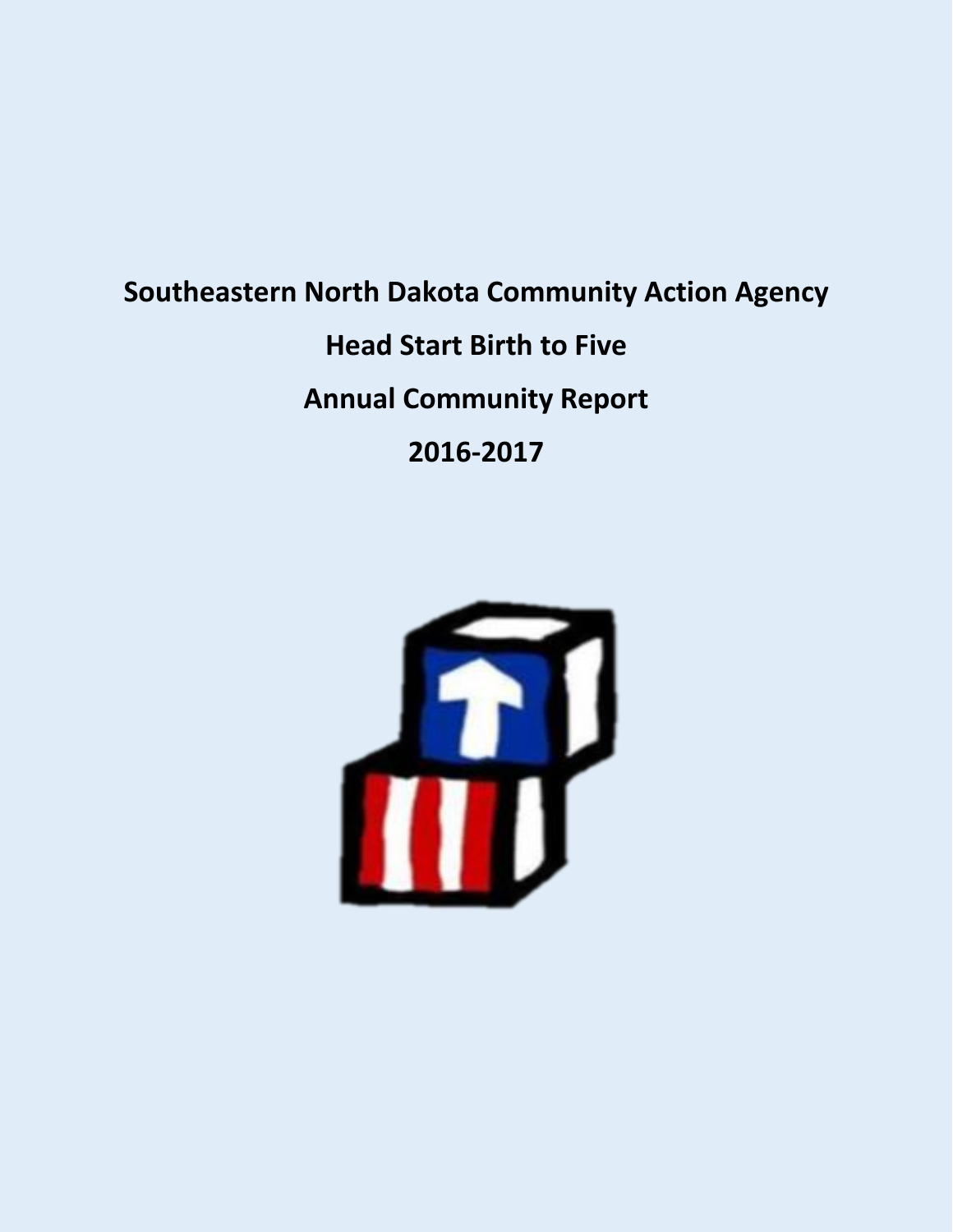## **This report is prepared to comply with the Head Start Reauthorization Act of 2007. This act states:**

Each Head Start agency shall make available to the public a report published at least once in each fiscal year that discloses the following information from the most recently concluded fiscal year, except that reporting such information shall not reveal personally identifiable information about an individual child or parent:

(A) The total amount of public and private funds received and the amount from each source.

(B) An explanation of budgetary expenditures and proposed budget for the fiscal year.

(C) The total number of children and families served, the average monthly enrollment (as a percentage of funded enrollment), and the percentage of eligible children served.

- (D) The results of the most recent review by the Secretary and the financial audit.
- (E) The percentage of enrolled children that received medical and dental exams.
- (F) Information about parent involvement activities.
- (G) The agency's efforts to prepare children for kindergarten.
- (H) Any other information required by the Secretary.

## **SENDCAA Head Start Birth to Five Mission Statement:**

Creating a community of learners through nurturing children and engaging families.

#### **SENDCAA Head Start Birth to Five Vision Statement:**

Building on a cornerstone of success that inspires all children and families to reach their full potential.

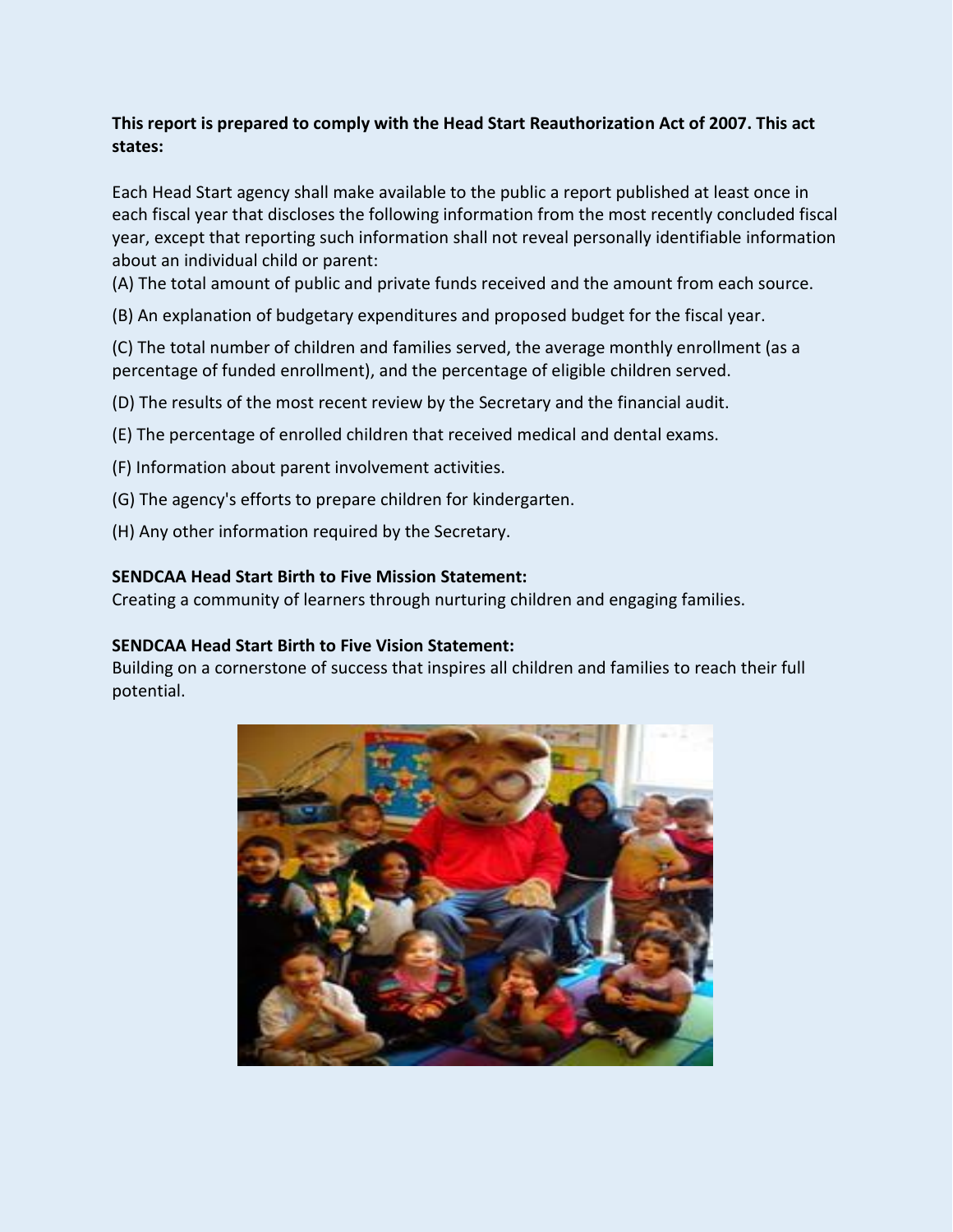# **Southeastern North Dakota Community Action Agency**

| <b>Grant Revenue</b>               | Federal        | <b>State</b> |
|------------------------------------|----------------|--------------|
| US Dept of Health & Human Services | \$3,142,389    |              |
| <b>USDA</b>                        |                | \$234,393    |
| In-Kind                            | \$.<br>785,597 |              |
| <b>Total Program Revenues</b>      | \$3,897,986    | \$234,393    |
|                                    |                |              |
| Program Expenses                   |                |              |
| Salary & Wages                     | \$1,893,260    | \$<br>89,658 |
| Fringe                             | \$<br>484,225  | \$<br>27,164 |
| <b>Contracted Services</b>         | \$<br>46,558   |              |
| Supplies                           | \$<br>96,140   |              |
| <b>Travel</b>                      | \$<br>51,735   |              |
| <b>Space Costs/Rentals</b>         | \$.<br>345,754 |              |
| <b>Other Direct Costs</b>          | \$<br>199,792  | \$117,571    |
| Insurance                          | \$<br>24,925   |              |
| In-Kind                            | \$<br>785,597  |              |
| <b>Total Program Expenses</b>      | \$3,142,389    | \$1,019,590  |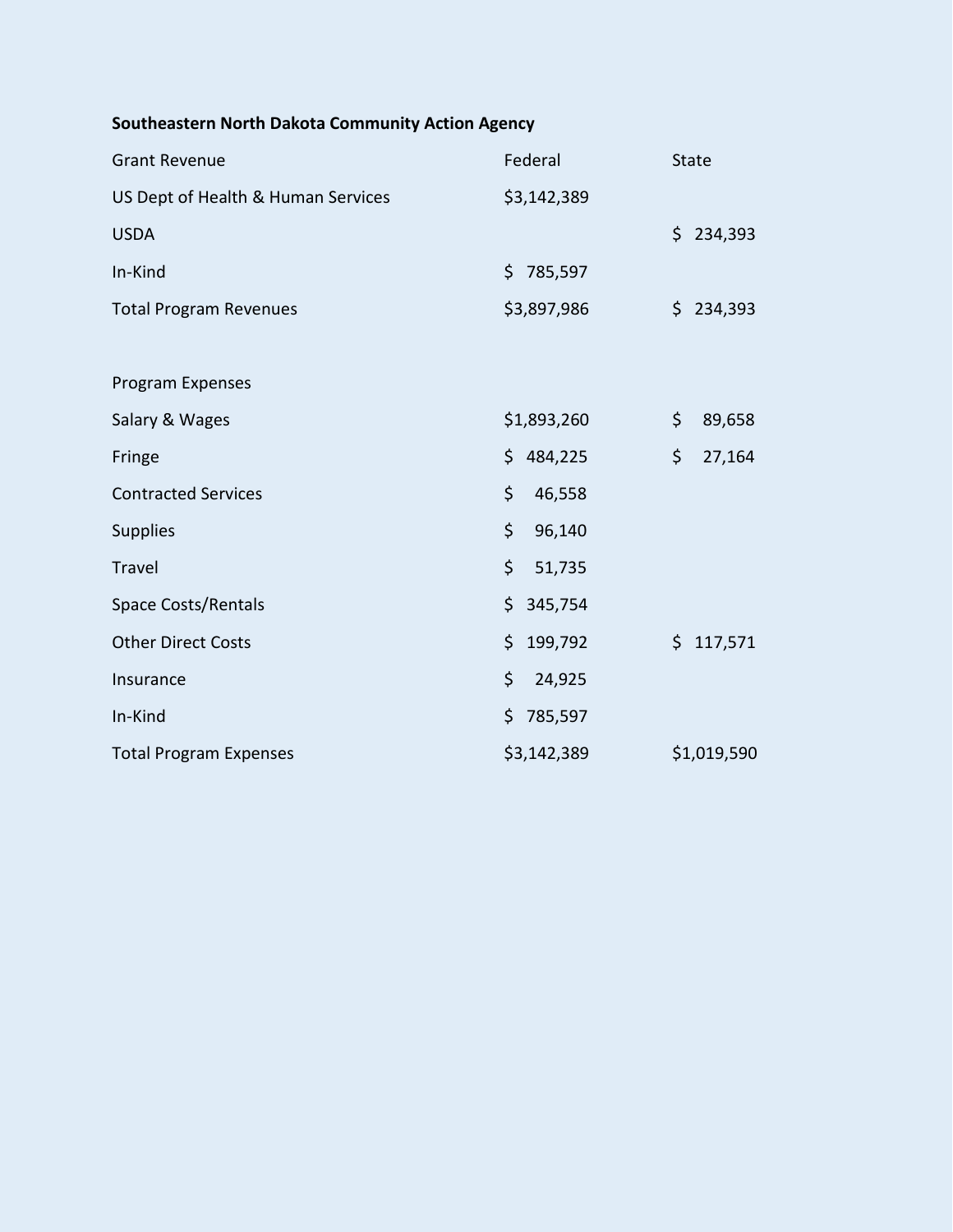#### **Site Information:**

| <b>Location</b>            | <b>Funded Enrollment</b> |
|----------------------------|--------------------------|
| Central (Fargo) Head Start | 70                       |
| South (Fargo) Head Start   | 88                       |
| North (Fargo) Head Start   | 31                       |
| West (W. Fargo) Head Start | 68                       |
| <b>Wahpeton Head Start</b> | 34                       |
| Lisbon Head Start          | 9                        |
| <b>Gwinner Head Start</b>  | 9                        |
|                            |                          |
| Early Head Start (Fargo)   | 60                       |
|                            |                          |

#### **Total Number of Children Served**

| <b>Head Start</b> | 352 |  |
|-------------------|-----|--|
| Early Head Start  | 99  |  |

#### **Average Monthly Enrollment as a percentage of funded enrollments**

| <b>Head Start</b> | 100% |
|-------------------|------|
| Early Head Start  | 100% |

#### **Health Services:**

Health Coordinators renewed their commitment to most efficiently meet the health and dental needs of our children, and improve the overall data reported. We continue to work collaboratively to build positive family relationships. Team work, networking, and new partnerships are the center of our biggest accomplishments. Our data reflects the continuous improvement and growth in all of the health areas. We strive to build upon new partnerships each year. As a result of our past collaborations with Pediatric Dentistry and new collaboration with Maple Family Dental and Community Health Services Inc., we were able to improve the number of children receiving dental exams, physicals, hemoglobin, and lead screens. As a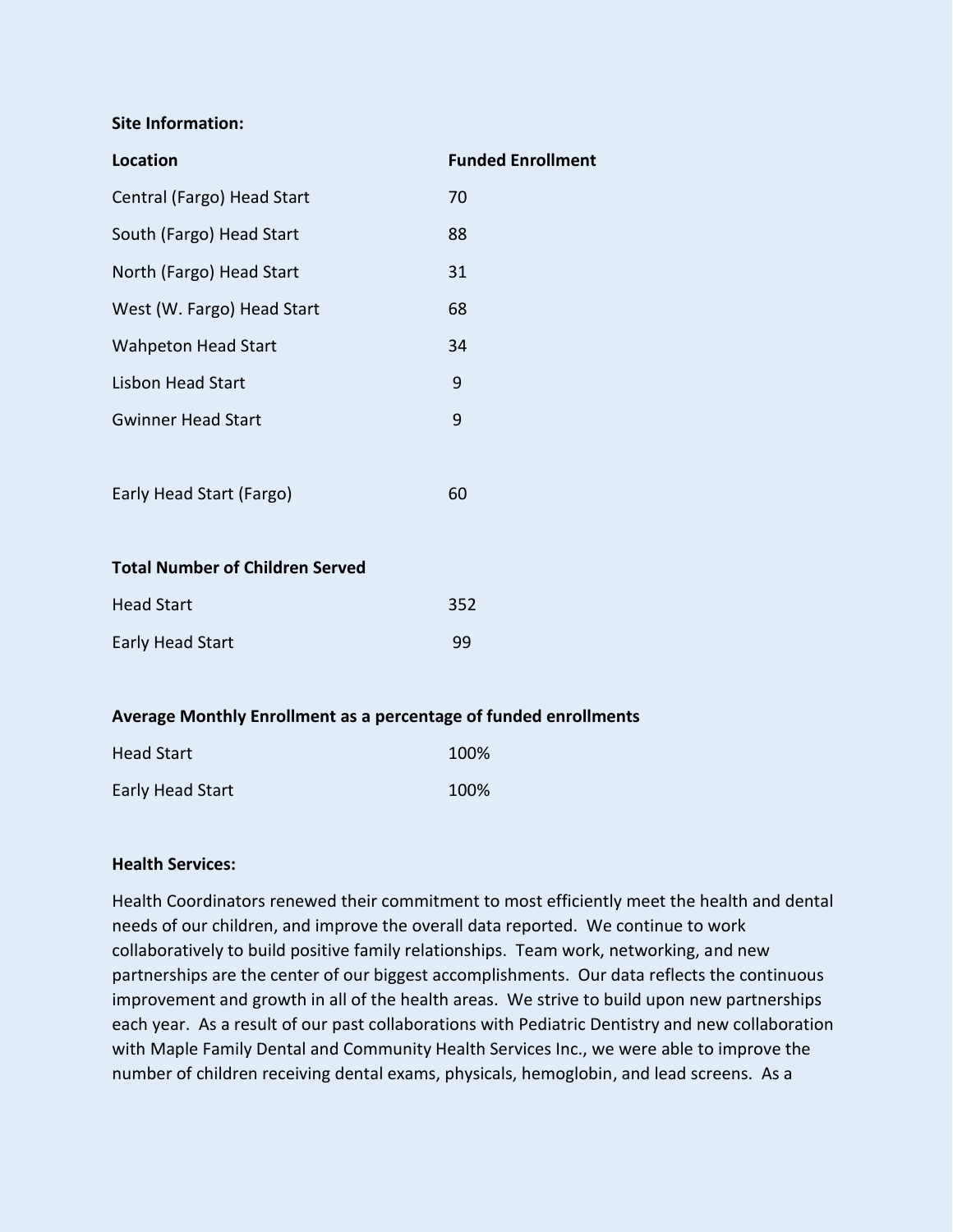program we ensure our children are kindergarten ready and that they are healthy enough to continually grow and learn.

# **Health Data:**

| <b>HEAD START</b>                                   | At Enrollment | At End of Enrollment |
|-----------------------------------------------------|---------------|----------------------|
| Children on Health Insurance                        | 328           | 334                  |
| Children with Ongoing Accessible Health Care        | 303           | 343                  |
| Children Up to Date on Age Appropriate Preventative | 259           | 327                  |
| Care                                                |               |                      |
| Children Up to Date on Immunizations                | 342           | 349                  |
| Children with Ongoing Accessible Dental Care        | 208           | 333                  |

| <b>EARLY HEAD START</b>                             | At Enrollment | At End of Enrollment |
|-----------------------------------------------------|---------------|----------------------|
| Children on Health Insurance                        | 80            | 86                   |
| Children with Ongoing Accessible Health Care        | 73            | 82                   |
| Children Up to Date on Age Appropriate Preventative | 50            | 65                   |
| Care                                                |               |                      |
| Children Up to Date on Immunizations                | 90            | 90                   |
| Children with Ongoing Accessible Dental Care        | 35            | 74                   |

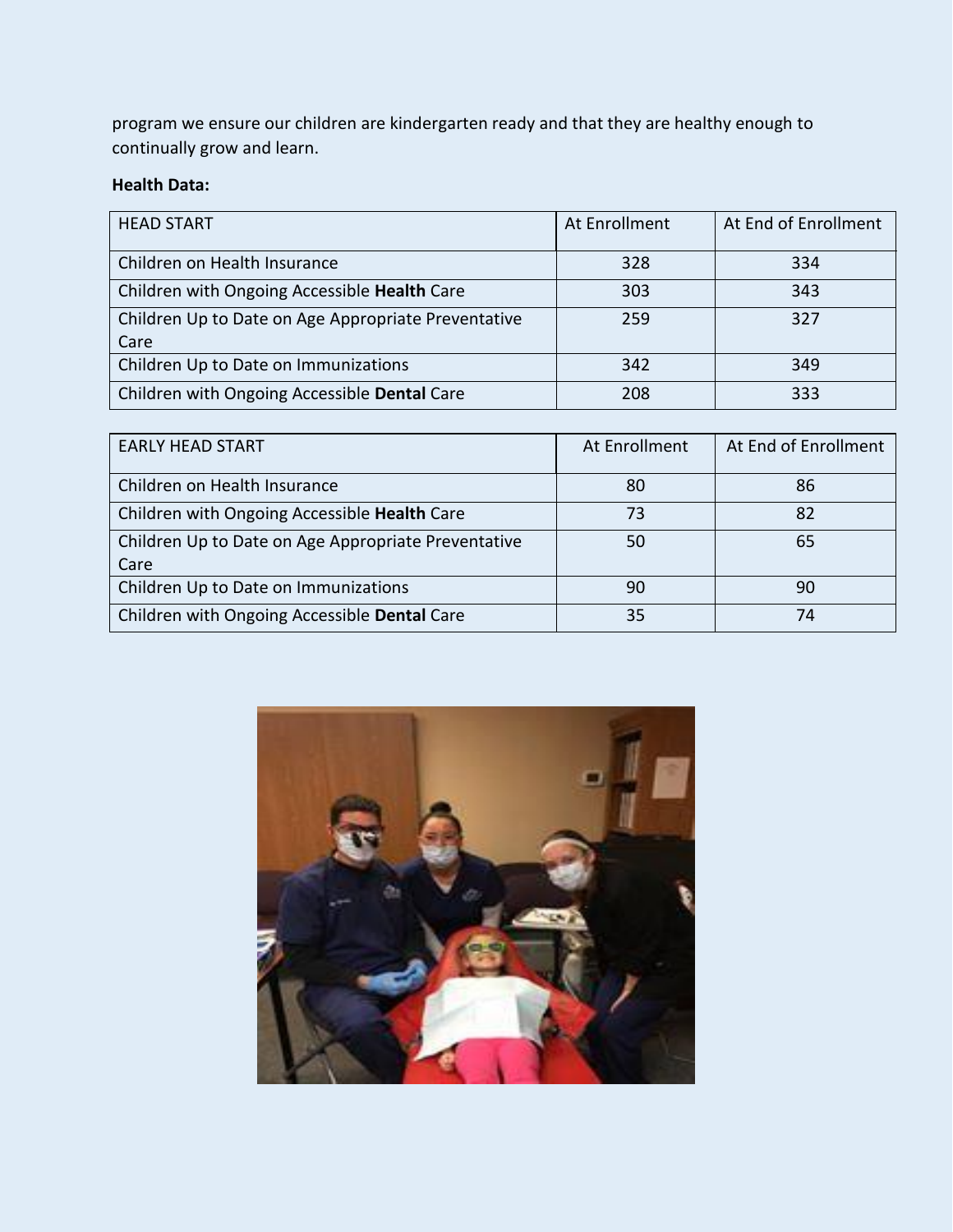#### **Family & Community Services:**

Family & Community Services staff worked continually throughout the year to assess and address our family's needs. We implemented a new strengths and needs assessment tied to our data system ChildPlus. We also put special emphasis last year on developing a system to address family goal setting and goal progression. We spent time touring and meeting with community partners to better learn how our community can support our families. We worked to develop and facilitate onsite goal workshops that address the most common goals we saw among families. We also partnered with the education component to welcome families into the classroom and reformulate our parent committee program. We worked to increase parent involvement activities by hosting 3 parent committee events and an end of the year picnic to encourage families to be engaged in our program and with our children.



#### **Education:**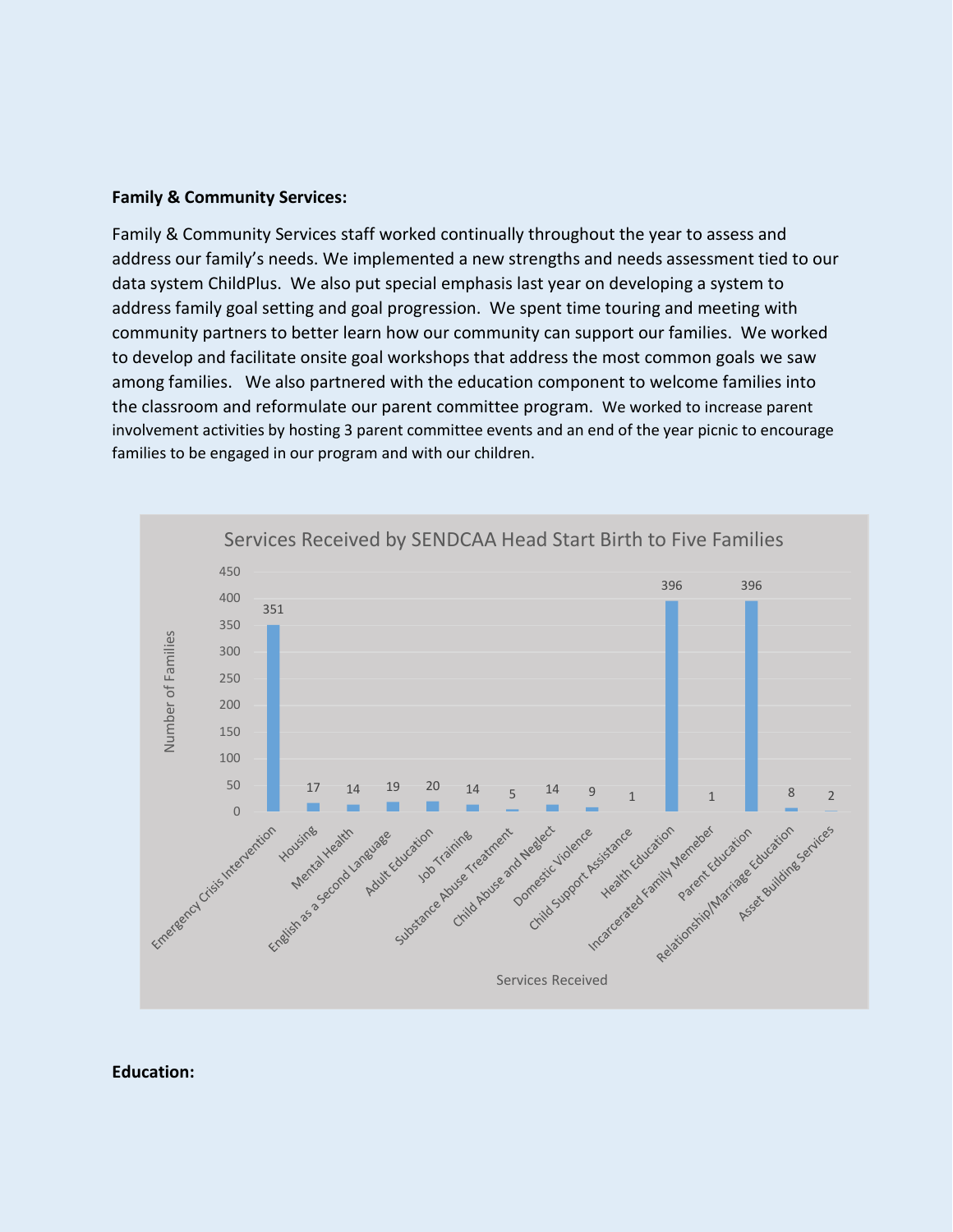The Education Component's greatest accomplishment was relationships built with local Elementary schools. We are dedicated to making the transition from Head Start to Kindergarten as successful as possible for the children and families we serve. We maintain open communication and collaboration with parents and the local school district. Children in our program that will be transitioning to kindergarten are taken on field trips to local kindergarten classrooms in April each year. In addition to this, teachers use the Creative Curriculum and utilize the teaching guide: **Getting Ready for Kindergarten** each spring. Teachers practice kindergarten-like routines in their Head Start classrooms all year long in efforts to prepare children for the upcoming transition.

One of the greatest accomplishments relating to the kindergarten transition has been the creation of the **Kindergarten Transition Form**. This form was created in efforts to build a bridge between Head Start and Kindergarten. Our program reached out to approximately 22 local elementary schools. With those we were able to establish contact, we surveyed kindergarten teachers and school principals to gather what information they felt would be most beneficial to know regarding the children entering into their schools in the fall, they supplied us with information and we created the **Kindergarten Transition Form** based off of the data collected. The transition form contains a mix of academic information, family information, and child information. Our goal is to continue building these partnerships throughout the years to come, and continually re-evaluate our transition form to ensure it is as helpful as possible.

Parents are supplied with Kindergarten Open House dates for the elementary school their child will be attending that fall, and are encouraged to attend. Our program also supplies parents with information on kindergarten registration and offers assistance, as needed.

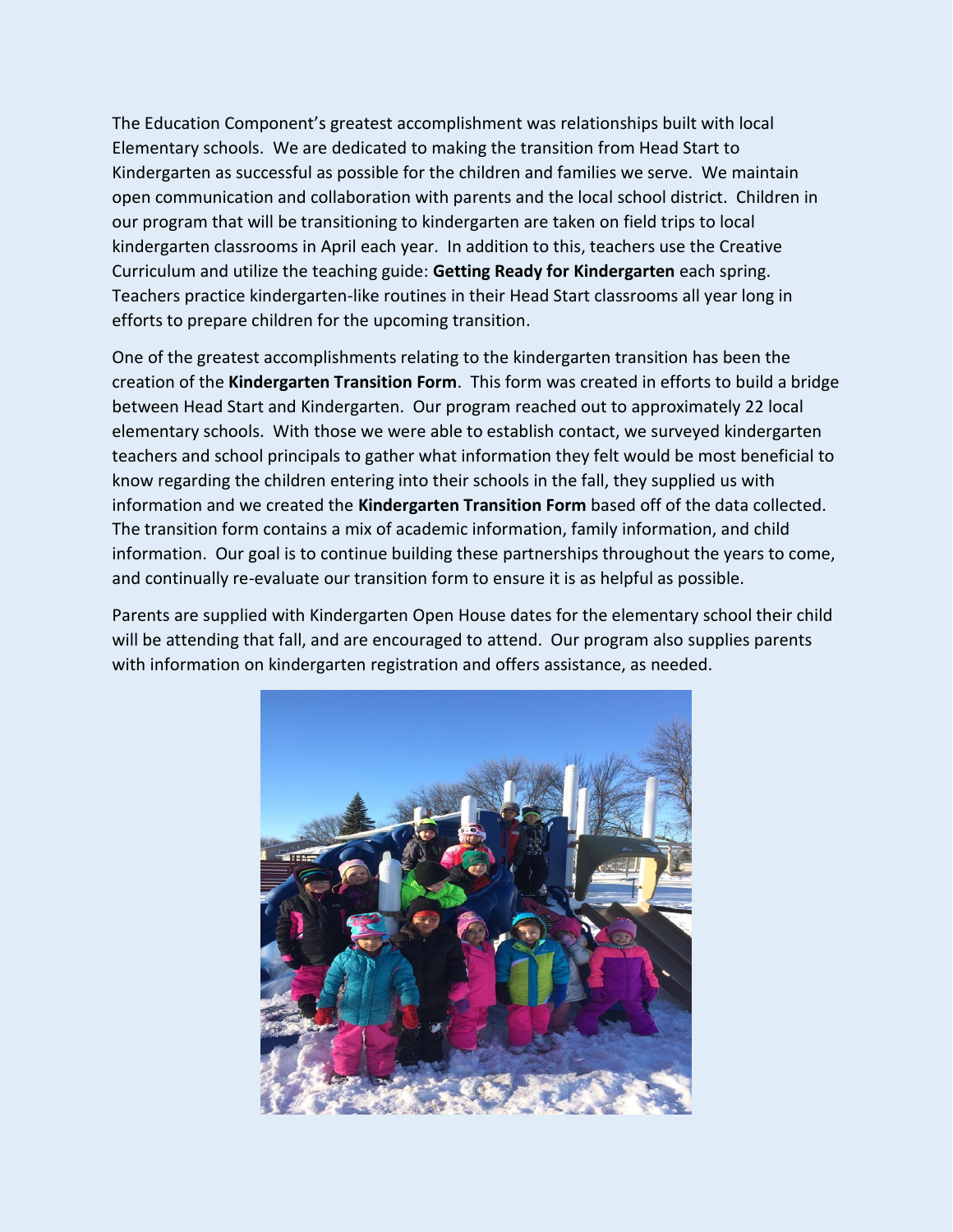

**July 2016** 

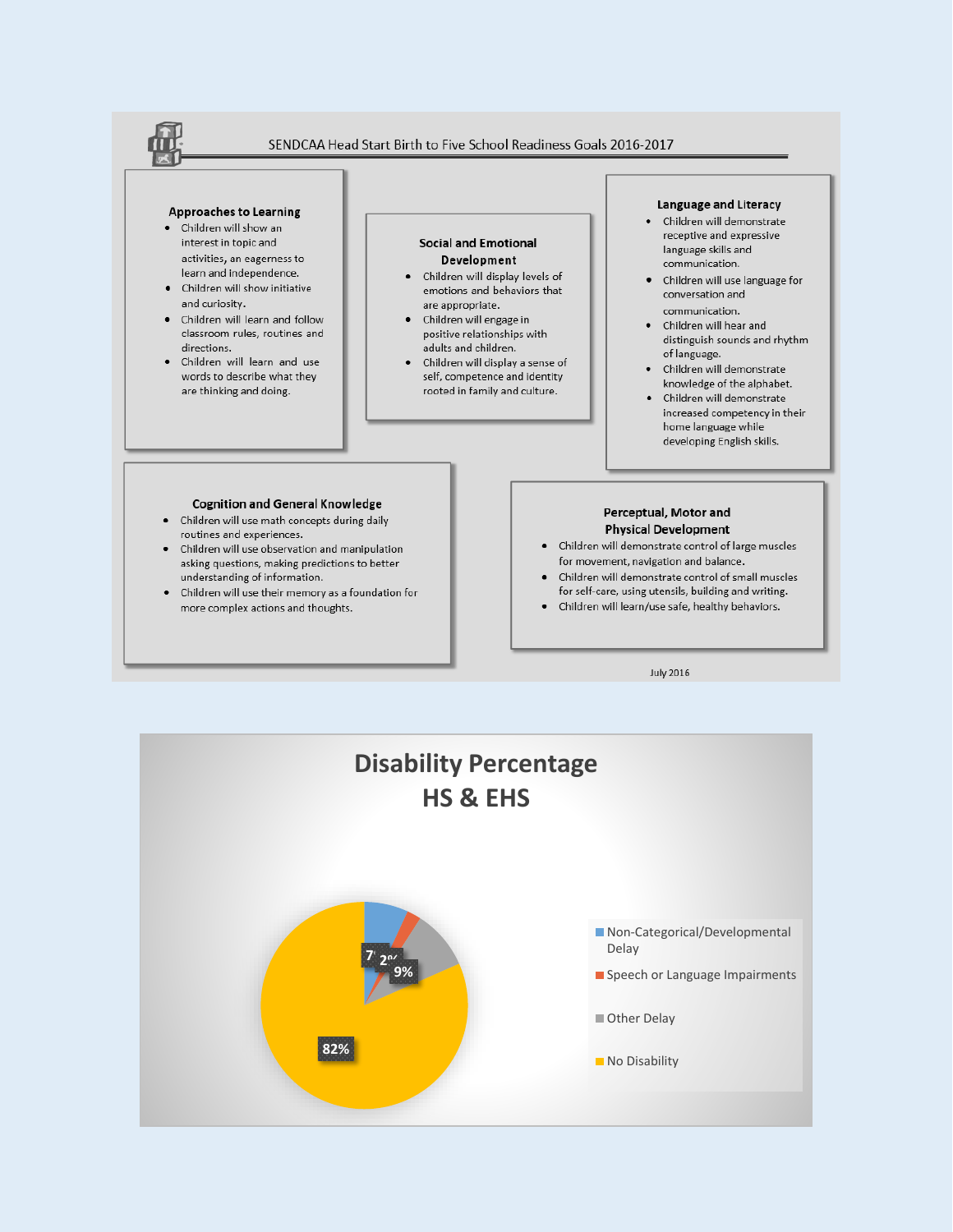#### **Financial Audit:**

In the audit conducted by Eide Bailly, LLP. for the agency year ending December 31, 2016, the following information was presented. There were zero findings that correlated to the SENDCAA Head Start Program.

*In our opinion, except for the effects of not including the accounts of Region V Community Development Corporation in the accompanying financial statements as explained in the Basis for Qualified Opinion paragraph, the financial statements referred to above present fairly, in all material respects, the financial position of Southeastern North Dakota Community Action Agency as of and for the year ended December 13, 2016 and 2015, and the changes in its net assets and its cash flows for the years then ended in accordance with accounting principles generally accepted in the United States of America.*

## **Family Success: Alexander and Katherine's Story**

Alexander began attending Early Head Start in April of 2014, and our program began tracking child level assessment data at that time until he entered Kindergarten in August 2017. Alex displayed much growth over his time at Early Head Start and Head Start. He transitioned from Early Head Start to Head Start in the Fall of 2014, at which time his teacher made a referral for special services. Alexander qualified for an Individualized Education Plan (IEP) with Fargo Early Childhood Special Education (ECSE) in October of 2014 for a Speech/Language Impairment. He began receiving on-site speech therapy services two times per week. In January of 2015 it was determined to be in Alexander's best interest to receive services at Agassiz in the mornings three days a week. Head Start collaborated with ECSE to coordinate his schedule and ensure a smooth transition for him. In the fall of 2016, Alexander's schedule changed and he spent four days a week at ECSE in the afternoons. Head Start again collaborated with ECSE to ensure Alexander had smooth transitions. His Head Start teacher was involved in Alexander's individualized education planning. Child level data for Alexander shows that he made great academic gains throughout his Head Start career. He fell below the widely held expectations for his age in the fall of 2016, but by the spring of 2017 he met all expectations and even exceeded expectations in several areas. Those Alexander excelled in included: identifying names and letters, writing his name, and connecting numerals with their quantities.

Alexander was identified in our on-site dental checks as having extensive tooth decay. During the school year, we helped the family to coordinate four tooth extractions, four fillings, and stainless steel crowns on another four teeth. When it was time to enter Kindergarten, Alexander had healthy teeth and a radiant smile!

Katherine enrolled in our Early Head Start program in the fall of 2015 when she was just six weeks old. Our child level data indicates that she has continually met widely held expectations and has made appropriate growth while enrolled in our program. Katherine is currently two years old and continues to show progress, growth, and a vibrant personality!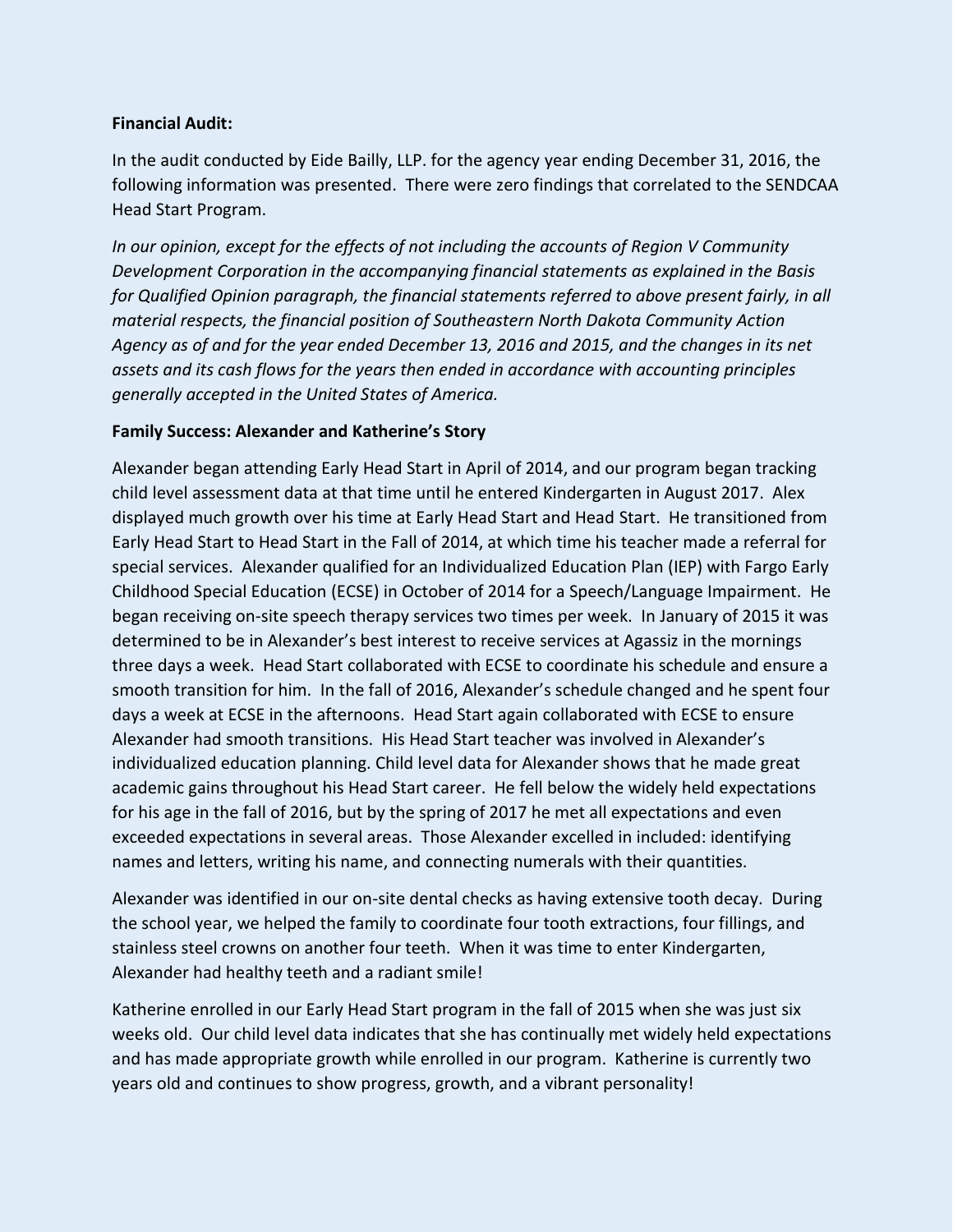Health Coordinators have built positive relationships with the family, which has resulted in Katherine not missing any of her well-child appointments and being up to date on all of her required immunizations. She is a healthy and growing girl!

During the 2016-2017 school year, Alexander maintained an attendance percentage of 99% while Katherine's percentage was at 96%. The family was able to form a strong friendship with another family in our program and they carpool to help maintain excellent attendance for all of their children.

On a beginning of the 2016-2017 academic year needs assessment, the family rated themselves as having needs in Financial Security, Food, Family Transitions, and Family Leadership & Advocacy. While in our program they received full time Pre-K instruction and quality care for both children, food assistance, kindergarten preparedness resources for Alexander, and opportunities to practice advocating for the family. By the spring assessment, the family rated themselves as having met all of their needs during the school year.

In addition to family goals, they set goals to work on Alexander's potty training and getting Katherine's Dad more involved in the program. The family made gains in both goals with Alexander being potty trained before heading to Kindergarten and Dad attending parent events and working to engage more in school with Katherine.

Alexander and Katherine's Mom Jenny has been a positive asset to our program as well. She has served on our Policy Council and various committees, including our Interview Committee. In addition, she has volunteered in classrooms, at Head Start events, and was a vital participant in Head Start Federal Monitoring events.

#### **Our Story – written by Jenny (Alexander and Katherine's Mom)**

My name is Jenny and this is my kids and my story. My life became homeless with a two year old. Through Early Head Start and Head Start helping me with my son Alexander, I was able to look for a job and get a home. My son was behind and they were able to help me get him back on track to where he needed to be with resources for prep for kindergarten. Then his sister Katherine came along. She went right into Early Head Start and is still there. Even though Katherine didn't need the services when they tested at the beginning, they saw early signs of her needing help walking. They were right on it to refer me but before the testing was done the teachers got her to walk. I don't know what I would have done without my kids being in this wonderful program. I know my son would not have been ready for Kindergarten and my daughter would not be hitting her milestones. Head Start is not a daycare to me, my kids strive so much. I would not have a better living situation and a good job without their help.